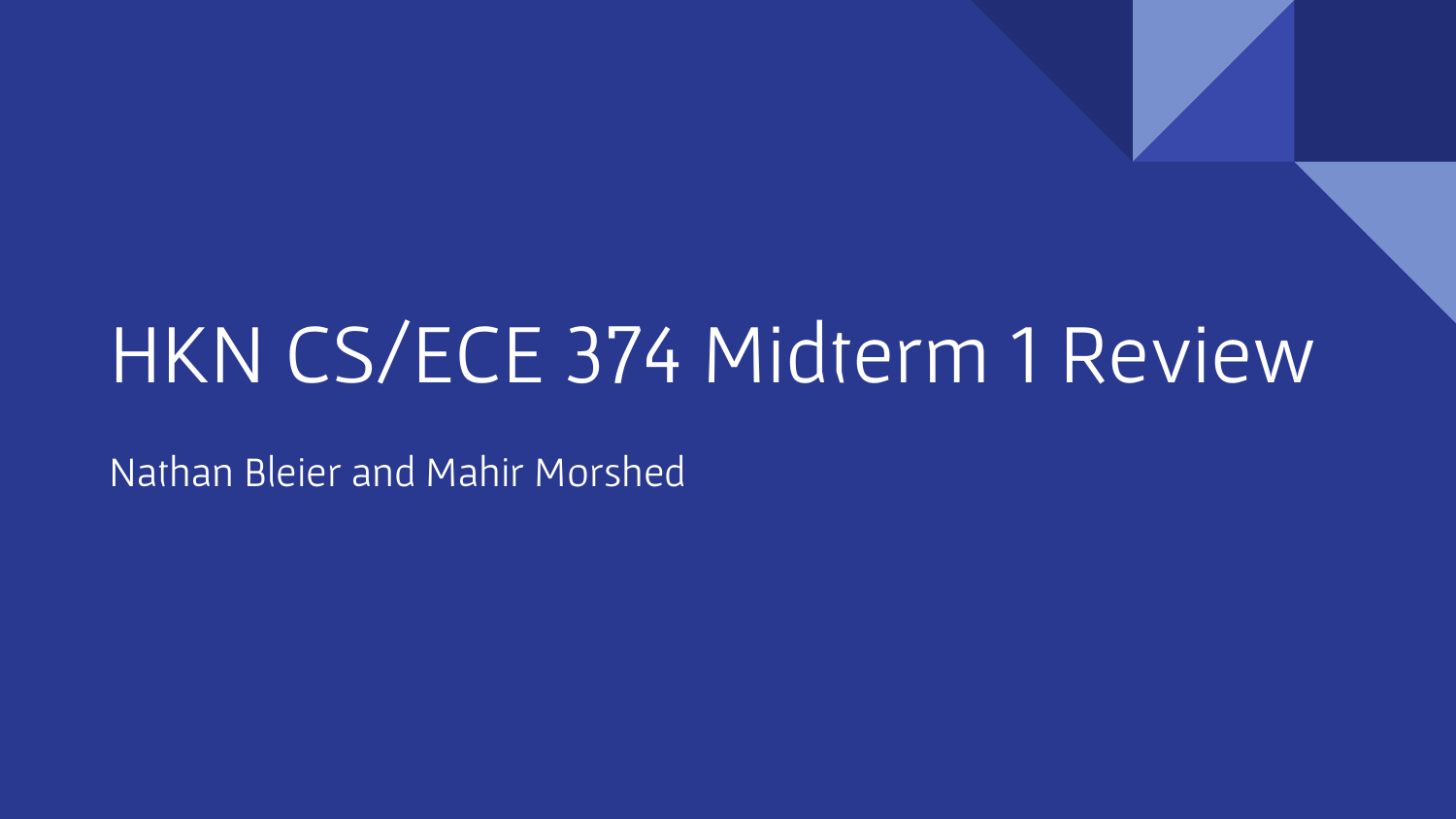# For the most part, all about strings!

- String induction (to some extent)
- Regular languages
	- Regular expressions (regexps)
	- Deterministic finite automata (DFAs)
	- Nondeterministic finite automata (NFAs)
- Context-free languages
	- Context-free grammars (CFGs)

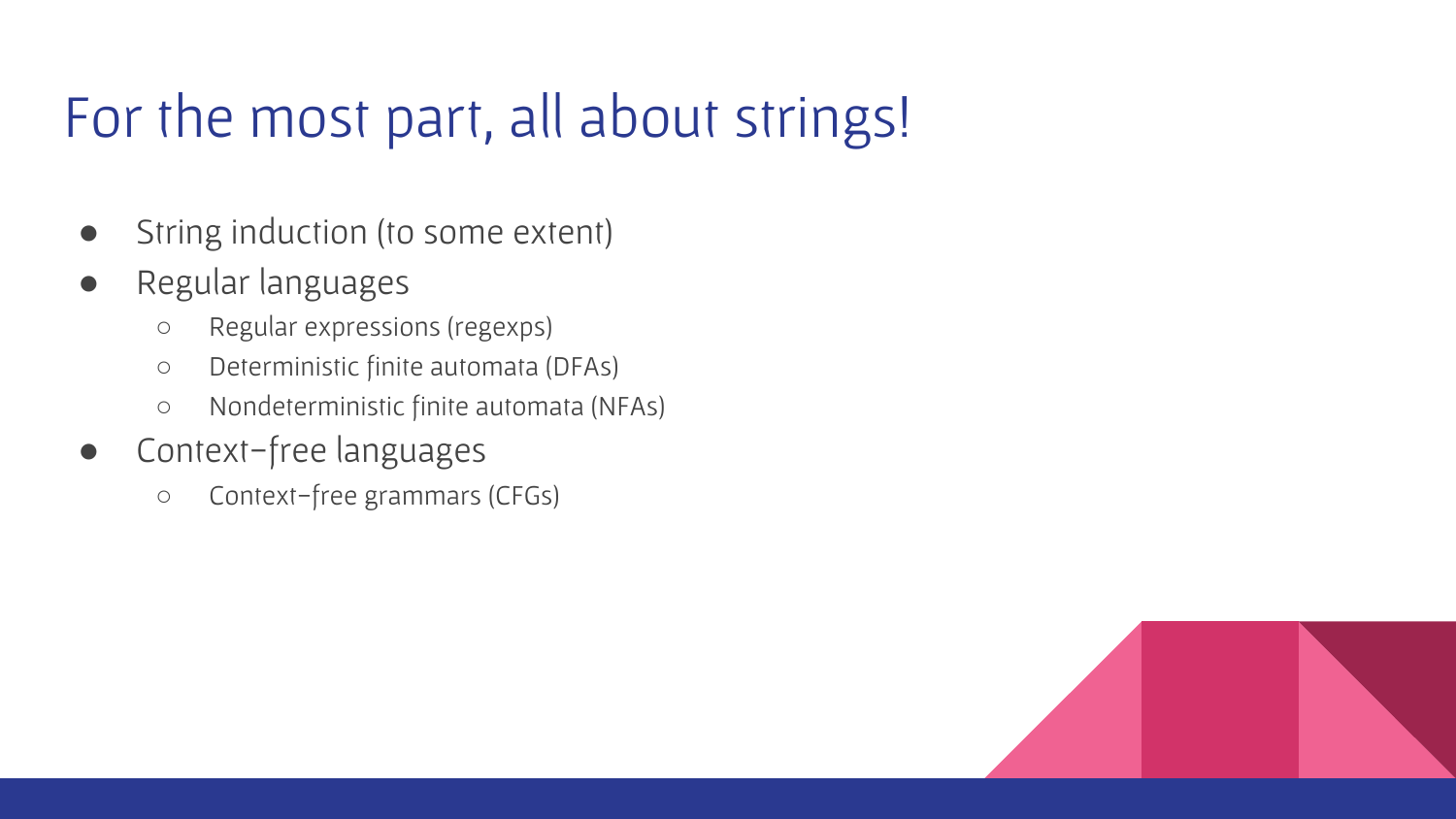# Some definitions - regular languages

- One of the following (where A and B are both regular languages):
	- $\circ$
	- $\circ$  *w* (a string)
	- $O \left( A^* \right)$
	- A ∪ B
	- AB
	- A ∩ B
	- $O$   $A B$
	- $\circ$   $A^R$
	- [Inverse] homomorphisms of A

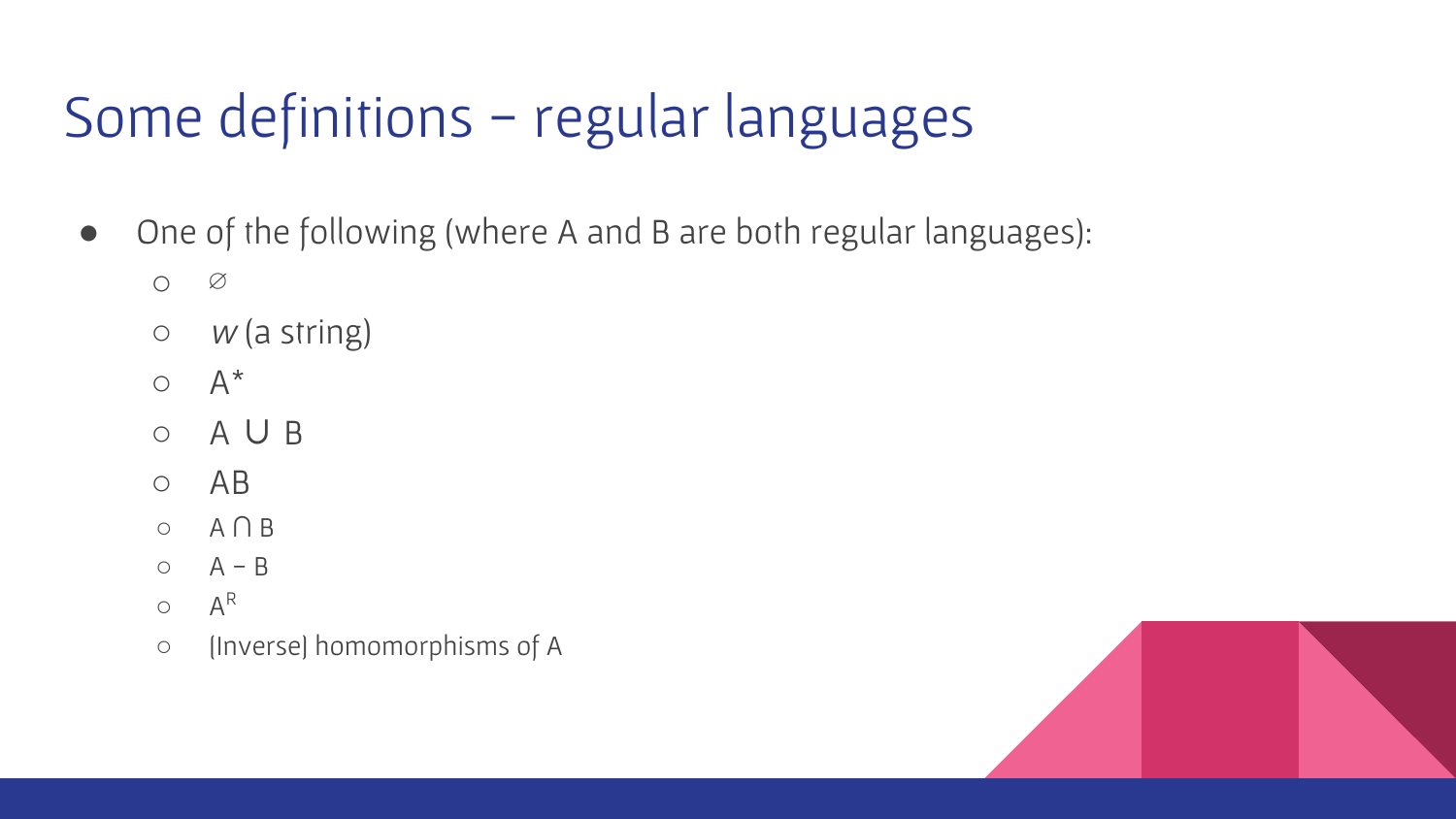# Some definitions - regular languages (cont.)

- String homomorphism:
	- Given a mapping, f, from an alphabet to a language (mapping characters to strings), we create a string homomorphism, F, by mapping every character in a string through f
	- Example:
		- *■* f(0) = abc, f(1) = 123, then F(101) = 123abc123
	- A string homomorphism acting on a regular (context-free) language results in a regular (context-free) language
	- An inverse homomorphism acting on a regular (context-free) language results in a regular (context-free) language

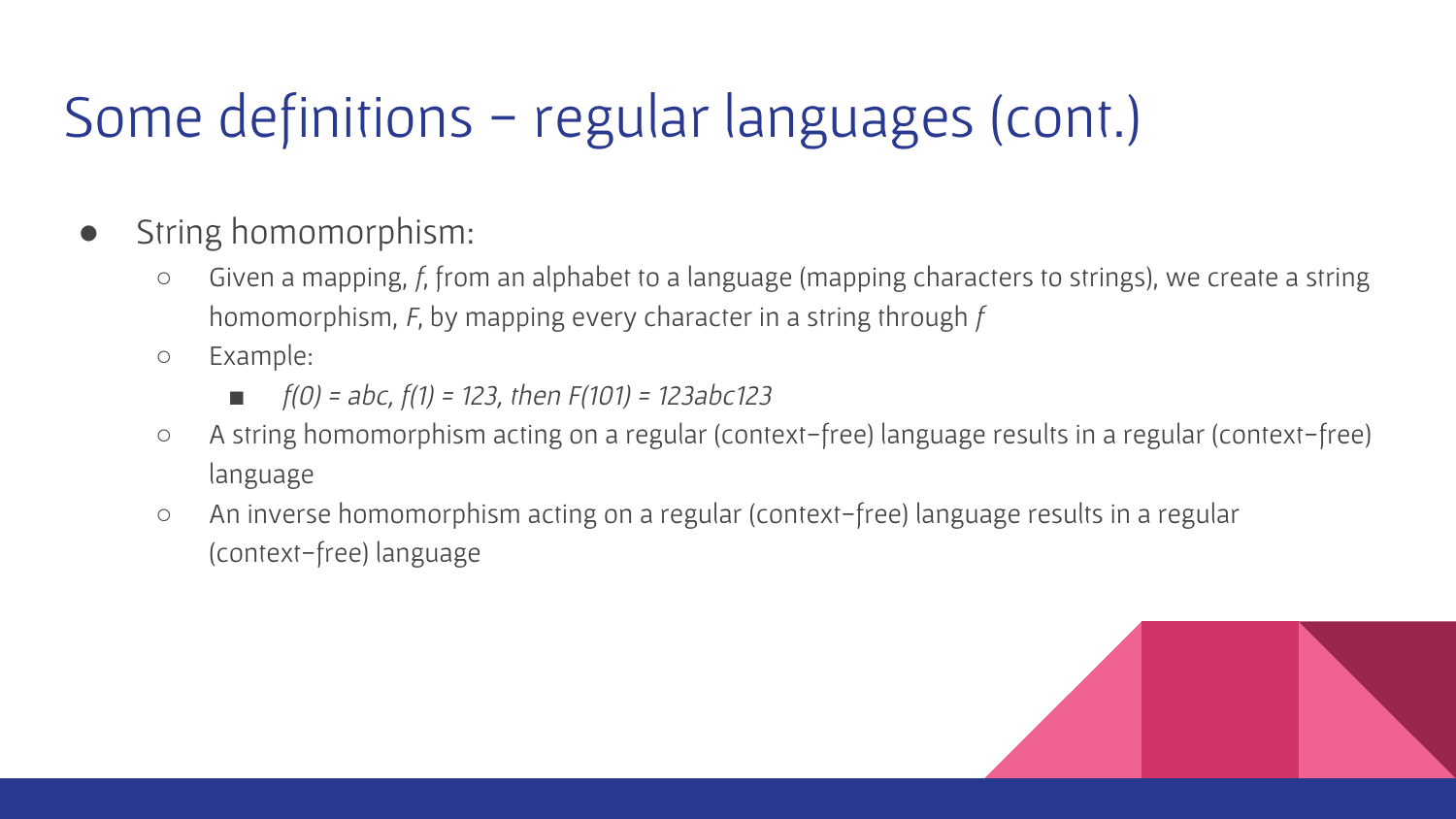# Some definitions - DFA

- Formally defined by  $\Sigma$  (alphabet), Q (states),  $\delta$  (transitions), s (start), A (acceptors)
	- $\circ$   $\Sigma$  must necessarily be a finite alphabet
	- Q represented by circles
	- $\circ$   $\delta$  : Q x  $\Sigma \rightarrow Q$  represented by arrows between circles
	- $\circ$  s  $\in$  Q represented by source-less arrow entering exactly one state in DFA
	- $\circ$  A  $\subseteq$  Q represented by doubly-circled states anywhere in the diagram
- Accepts/recognizes language L iff it accepts all strings in L and rejects all strings not in L

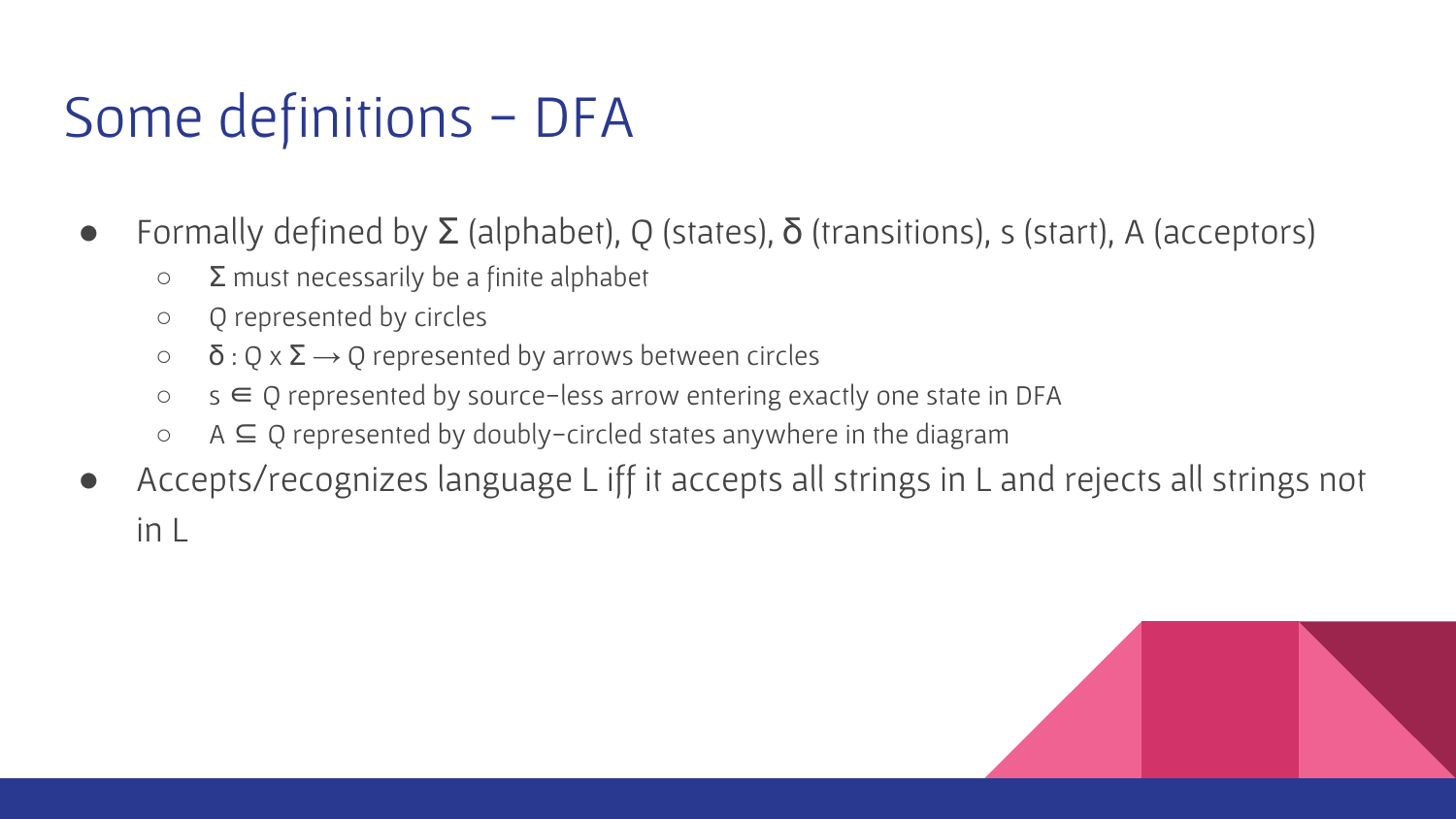# Some definitions - NFA

- Formally defined by  $\Sigma$  (alphabet), Q (states),  $\delta$  (transitions), s (start), A (acceptors)
	- $\circ$   $\Sigma$  must necessarily be a finite alphabet
	- Q represented by circles
	- $\circ$   $\delta$  : Q x  $\Sigma$  U { $\epsilon$ }  $\rightarrow$  Q represented by arrows between circles
	- $\circ$  s  $\in$  Q represented by source-less arrow entering exactly one state in NFA
	- $\circ$  A  $\subseteq$  Q represented by doubly-circled states anywhere in the diagram
- Accepts/recognizes language L iff it accepts all strings in L and rejects all strings not in L
- DFAs ⇔ NFAs, DFAs ⇔ regexps, regexps ⇔ NFAs all possible
	- How best to do these transformations?

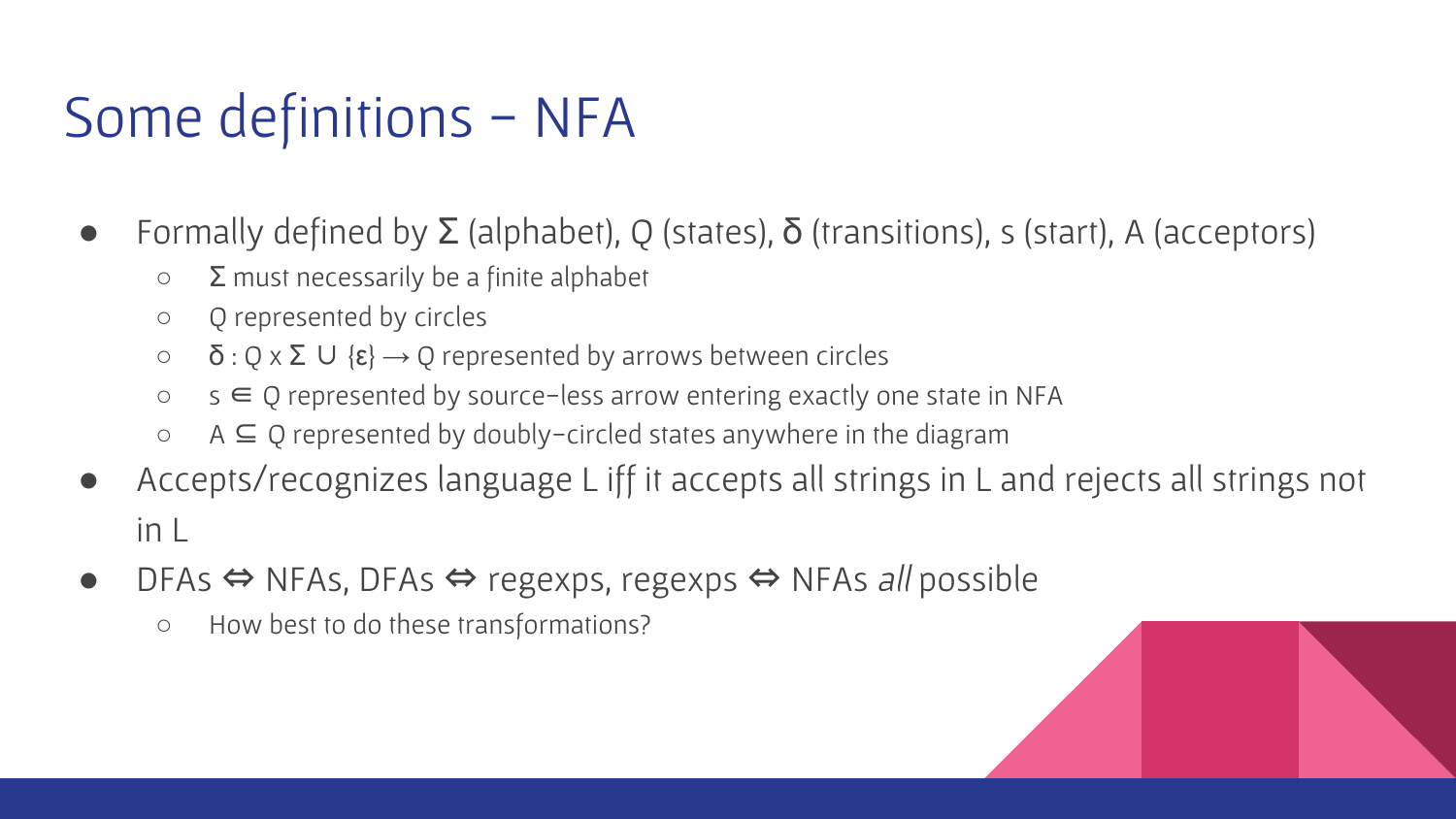#### A Useful Tool: Myhill-Nerode theorem and Fooling Sets

- We want to prove a language, L, is not regular.
- L is not regular iff there is no DFA which decides L.
- Approach: If we can show that any automaton which decides L has infinitely many states, then we have proven that L is not regular.
- Tool: Fooling set
- Let x, y be strings such that there exists a suffix z such that (xz  $\in$  L and yz  $\notin$  L) OR (xz  $\notin$  L and yz  $\in$  L)
	- For any potential DFA which decides L, xz and yz terminate in different states (one accepting, one rejecting)
	- Thus for any potential DFA which decides L, x and y must terminate in different states
	- Thus there are at least two states in any potential DFA
- Now we must show that there exist infinitely many such prefixes, all of which have distinguishing suffixes for one another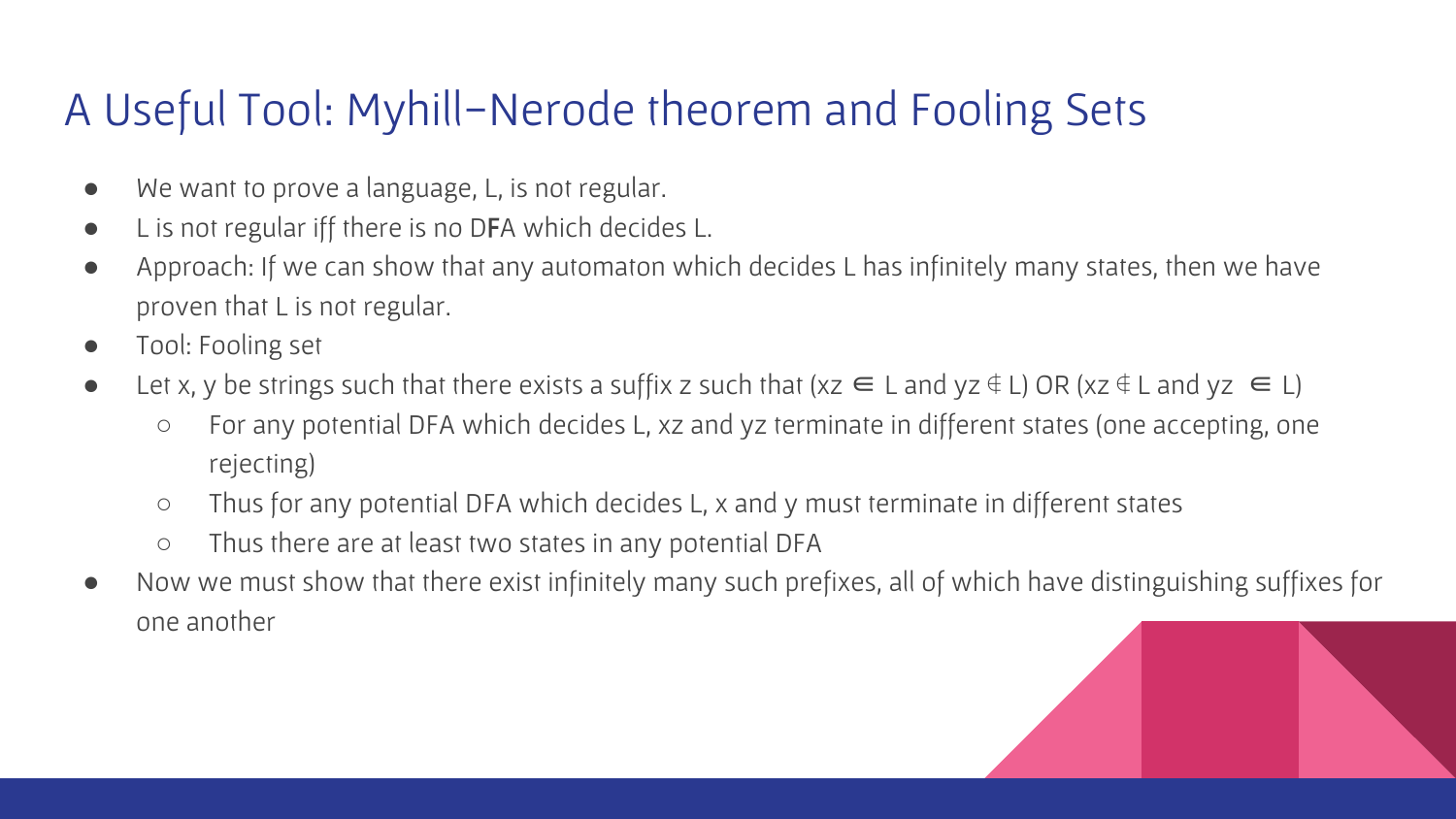## Another Useful Tool: Arden's Theorem

- It is often easier to come up with a DFA for a regular language than an RE.
- We can use the following theorem to help us convert a DFA into an equivalent RE.
- If P and Q are two RE's over the same alphabet, and if L(P) does not contain the empty string, then the recursively defined equation  $R = Q + RP$  has the unique solution

 $R = QP^*$ 

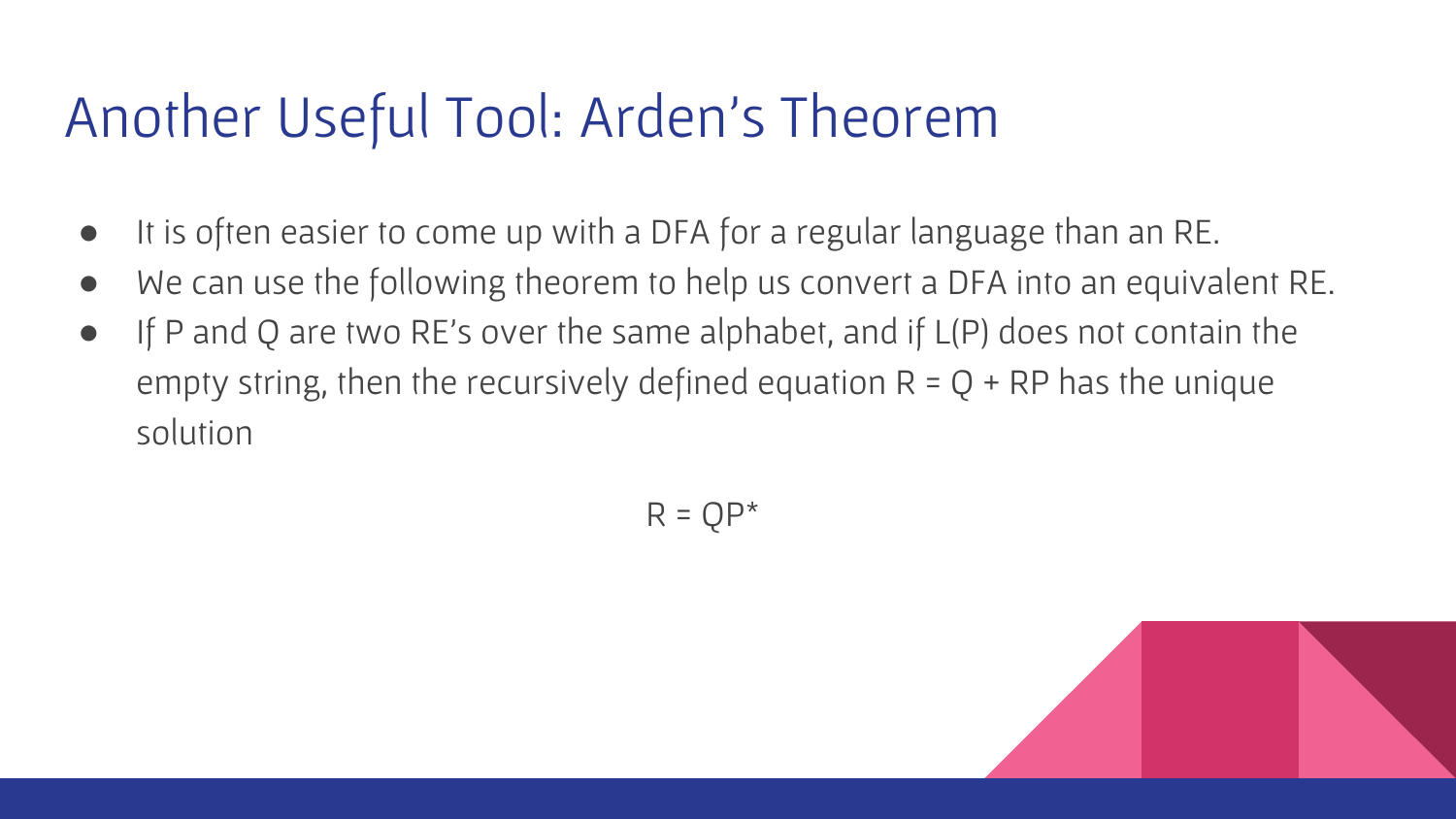# Some definitions - CFG

- <Whereas DFAs/NFAs *decide* certain languages, CFGs *generate* them>
- $\bullet$  Formally defined by  $\Sigma$  (terminals),  $\Gamma$  (non-terminals), R (production rules), S (start)
	- Closed under union?
	- Closed under intersection?
	- Closed under concatenation?
	- Closed under set difference?
	- Closed under Kleene star?
- Design techniques...

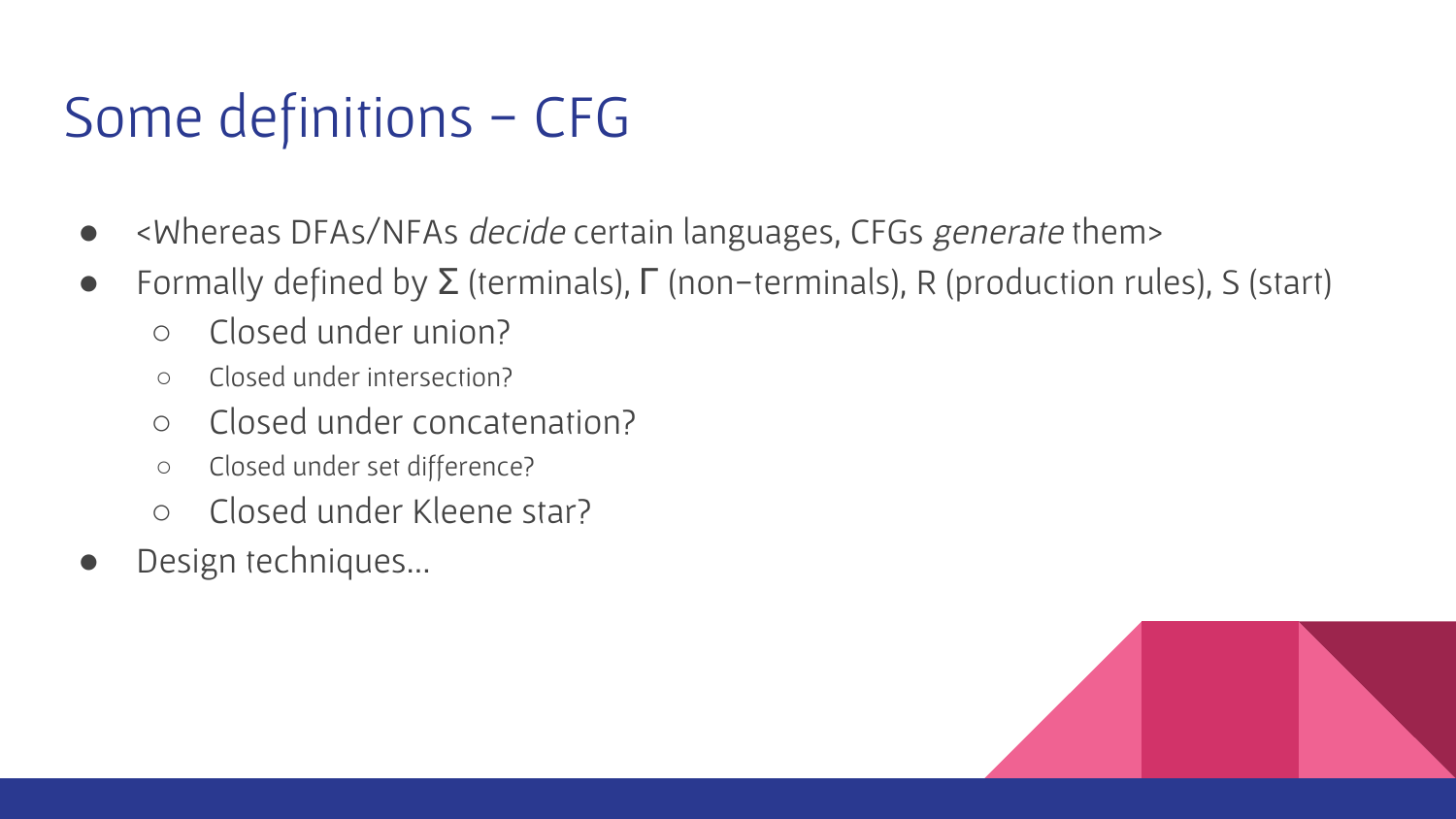$$
scramble(w) := \begin{cases} w & \text{if } |w| \le 1 \\ ba \bullet \text{ scramble}(x) & \text{if } w = abx \text{ for some } a, b \in \Sigma \text{ and } x \in \Sigma^* \end{cases}
$$

### Prove that scramble(scramble(x)) =  $\times$   $\forall$  strings x.

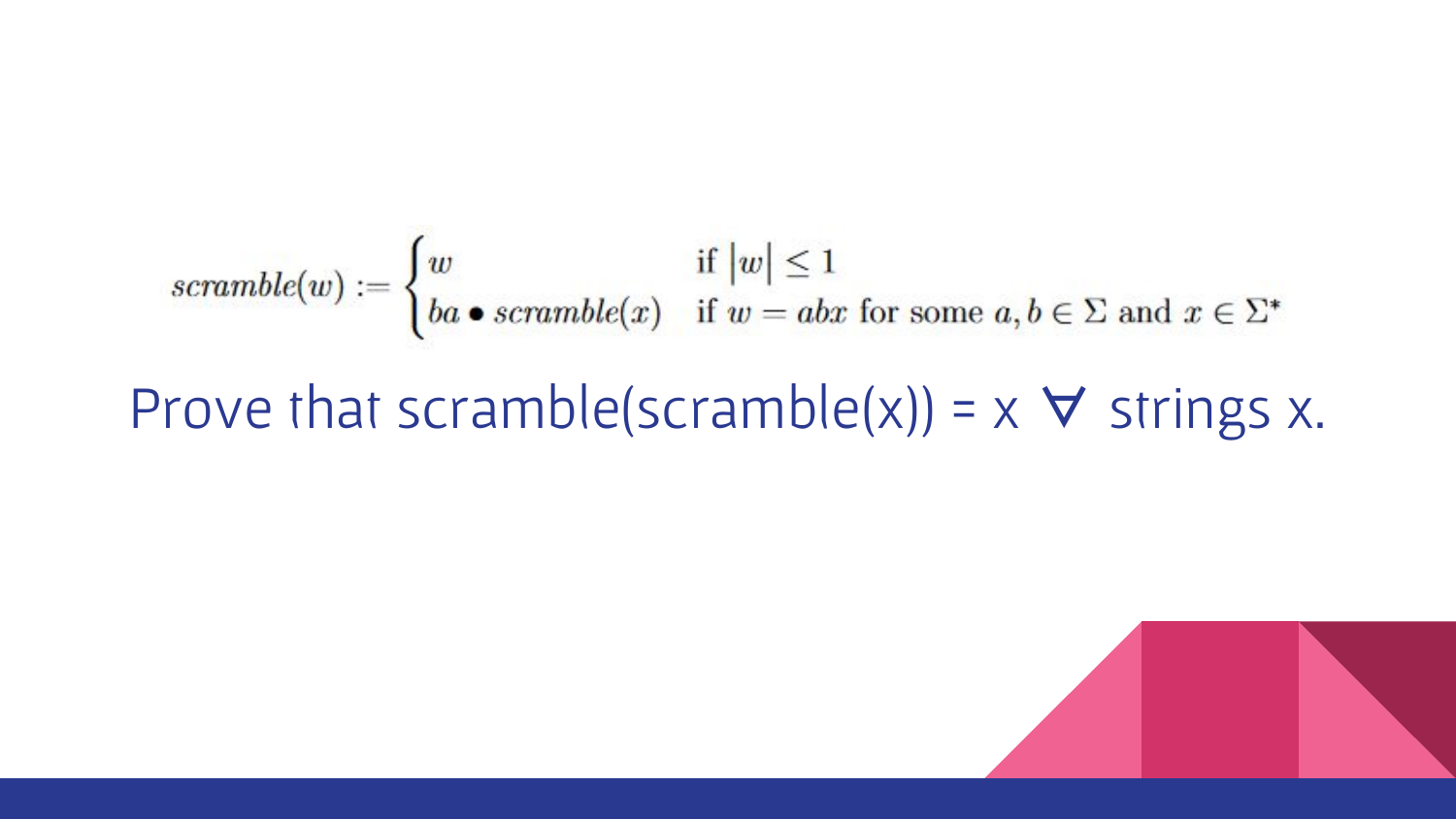## Convert this NFA to a DFA and a regexp:

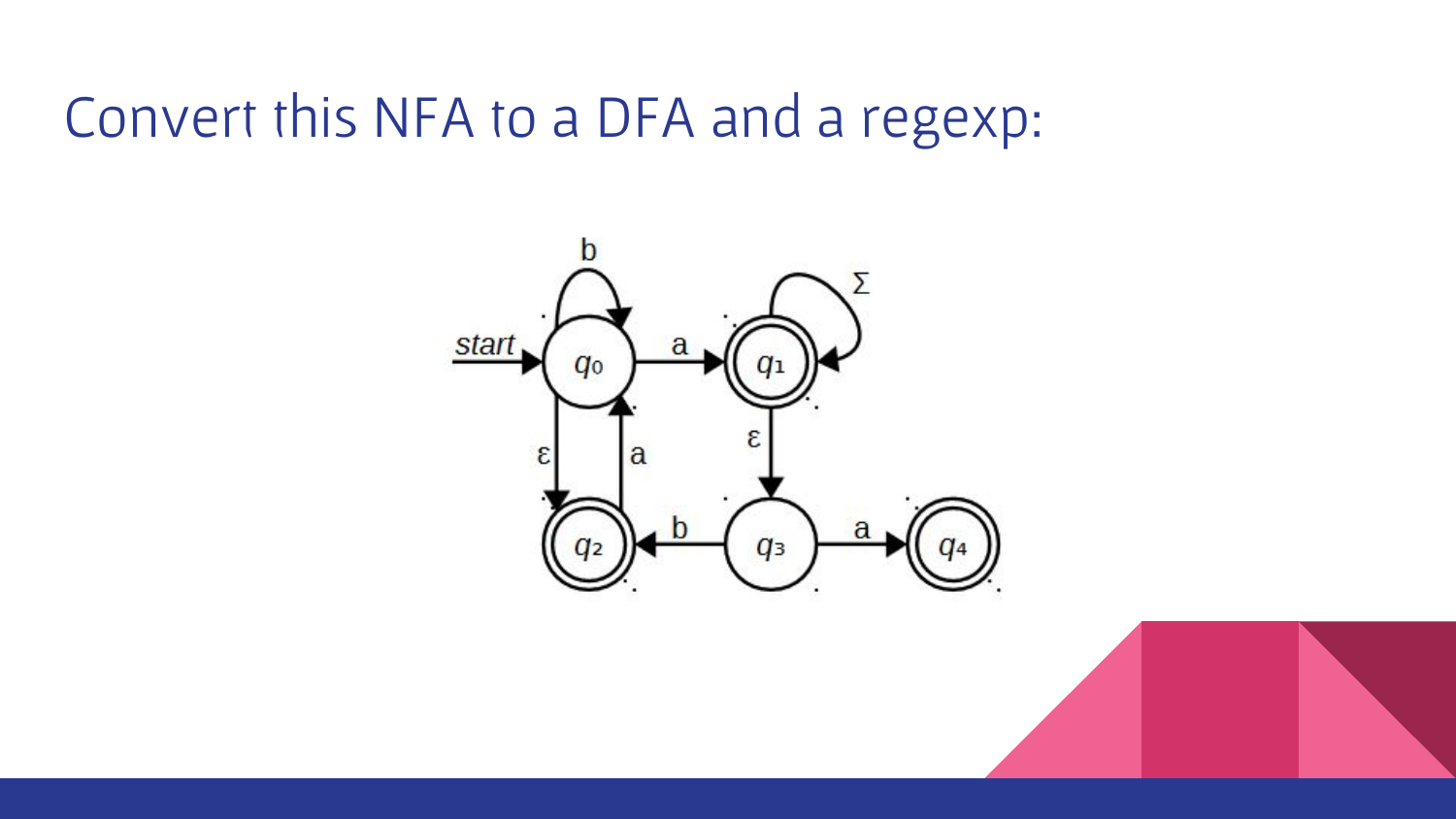Construct a CFG for the following language:

 $L = \{x \subseteq \{0,1\}^*$ such that  $|x| \geq 2$ and the symbol at position *i* is the same as that at  $i+2$ }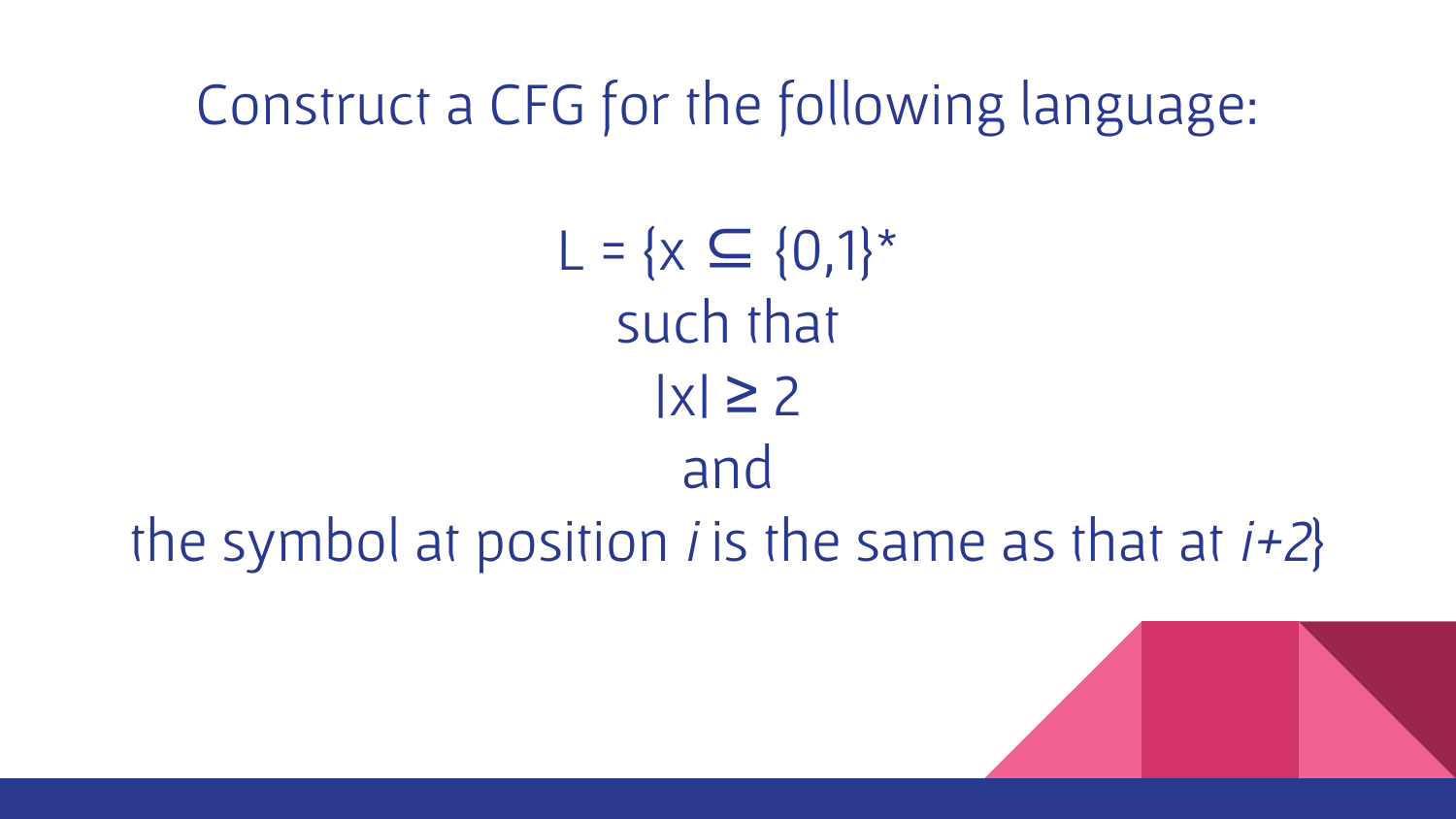### Construct CFGs for the following languages:

L = {an bmcmd 2n | n≥0 , m>0} L = {0i 1 j2 k | i≠j or j≠k}

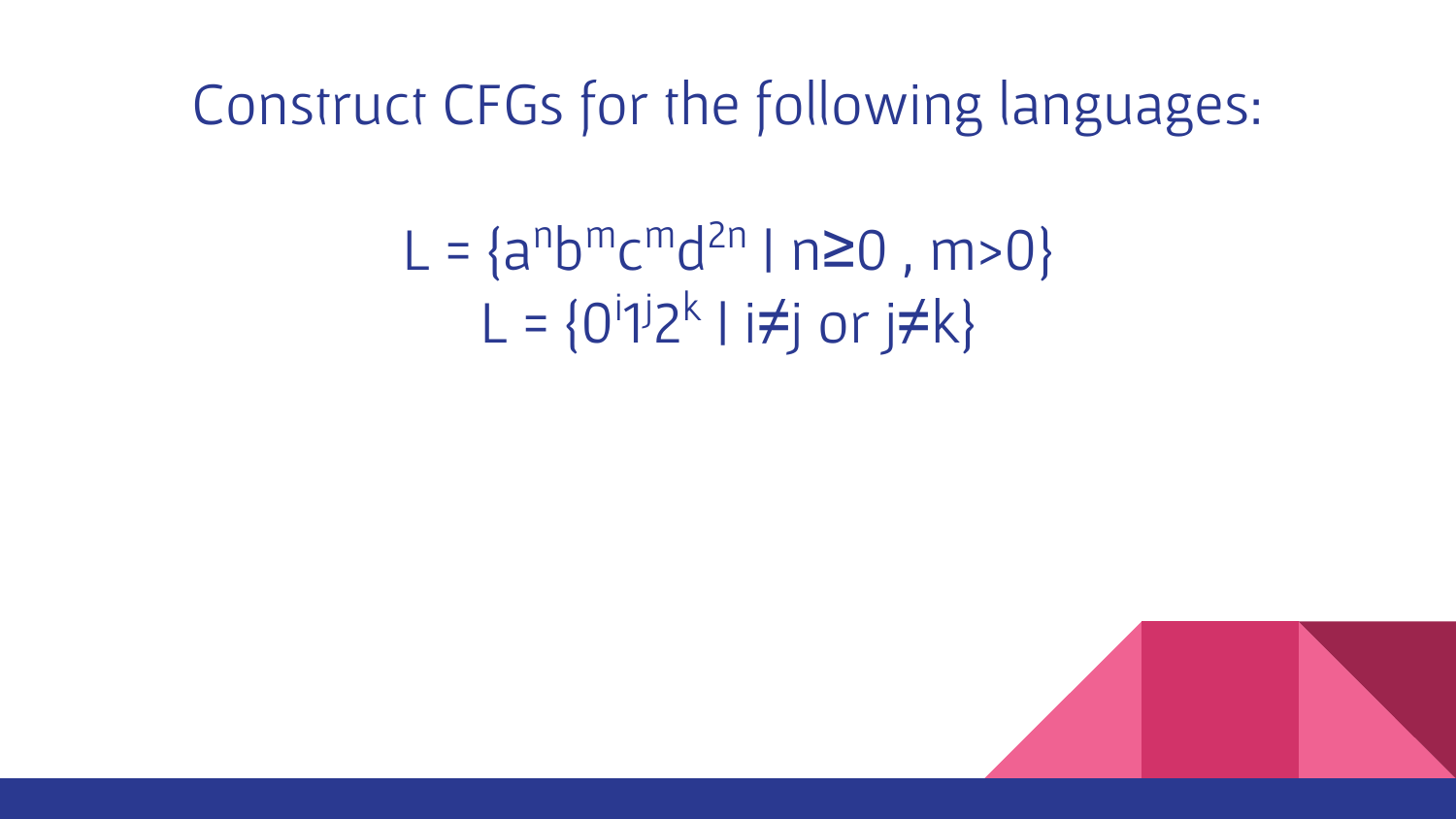# Consider a language  $L \subseteq \{0,1\}^*$ . What's *definitely* true about this language?

- Is L non-empty?
- Is L infinite?
- Does L contain the empty string?
- $\bullet$  Is it the case that L is regular if L is the union of two regular languages?
- $\bullet$  Is it the case that  $\overline{\Gamma}$  is context-free if L is the union of two regular languages?
- Is it the case that L is context-free if L is finite?
- Is it the case that L is accepted by a DFA iff L is accepted by a NFA?
- Is it the case that L is accepted by a 42-state DFA iff L is accepted by a 42-state NFA?

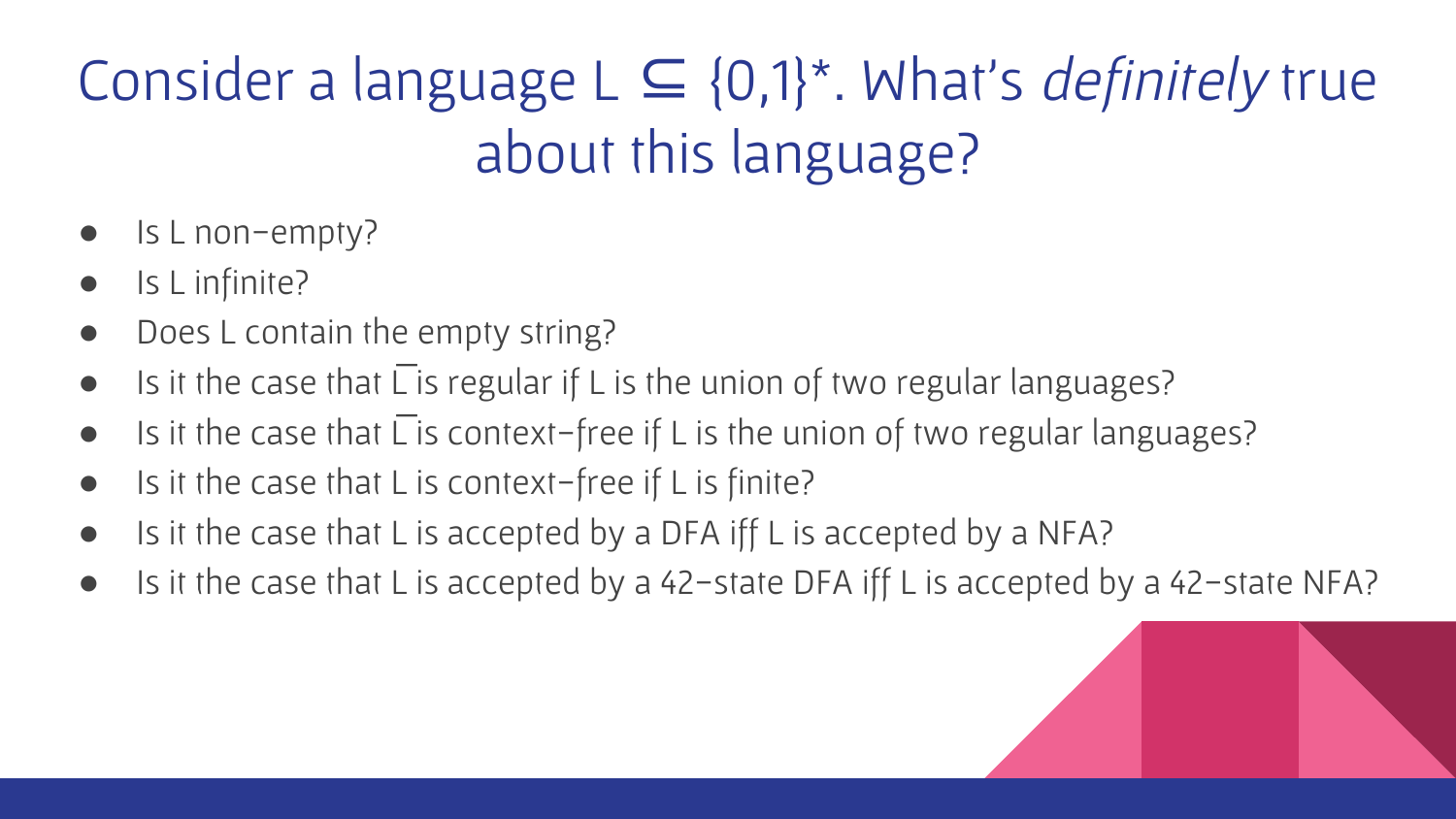The language  $\{0^{|w|} \mid w \in L\}$  is regular for every regular language L.

The language  $\{0^{|w|} \mid w \in L\}$  is non-regular for every non-regular language L.

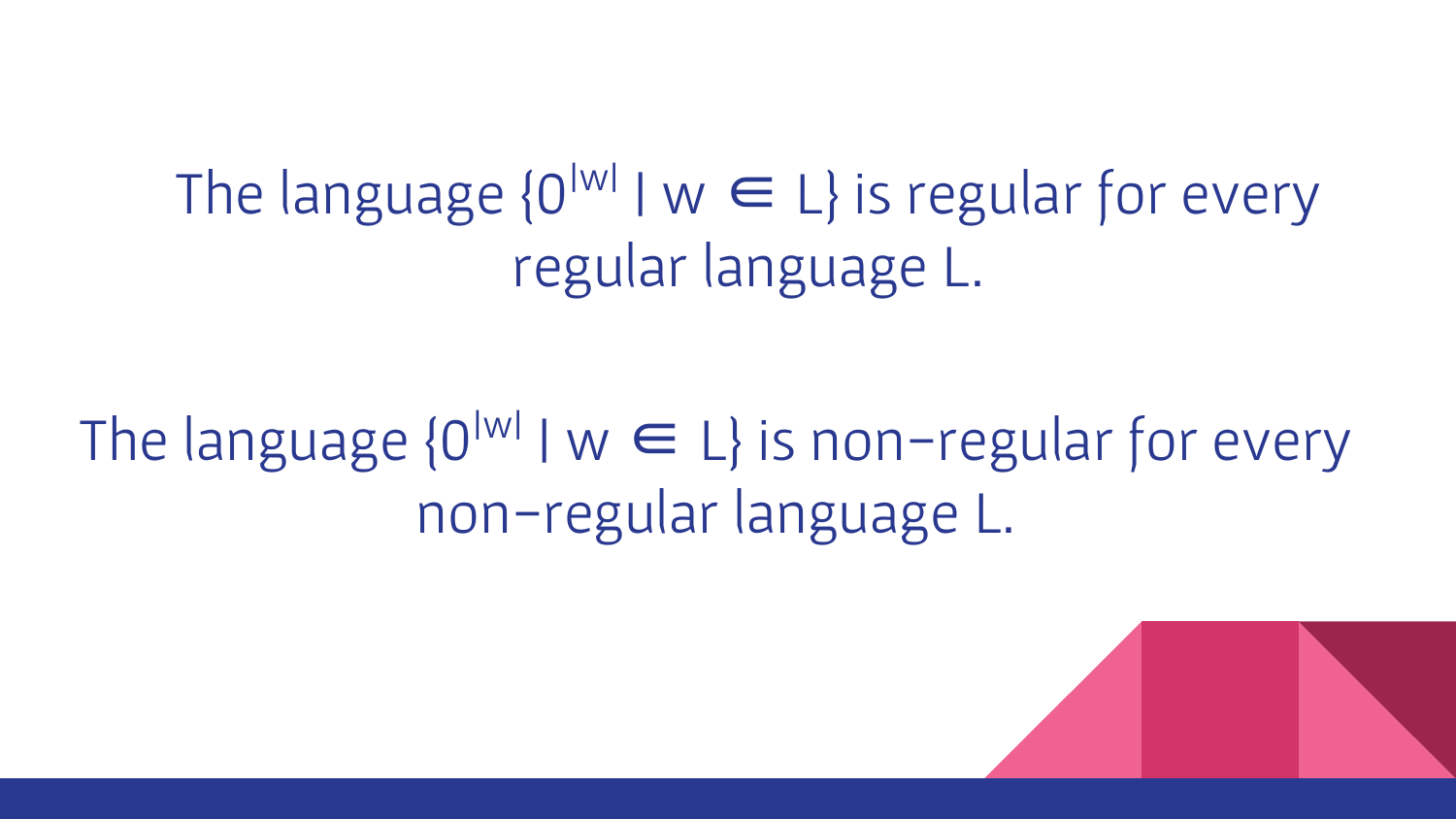For every language  $L \subseteq \{0,1\}^*$ , if L contains all but a finite number of strings in 0<sup>\*</sup>, then L is regular.

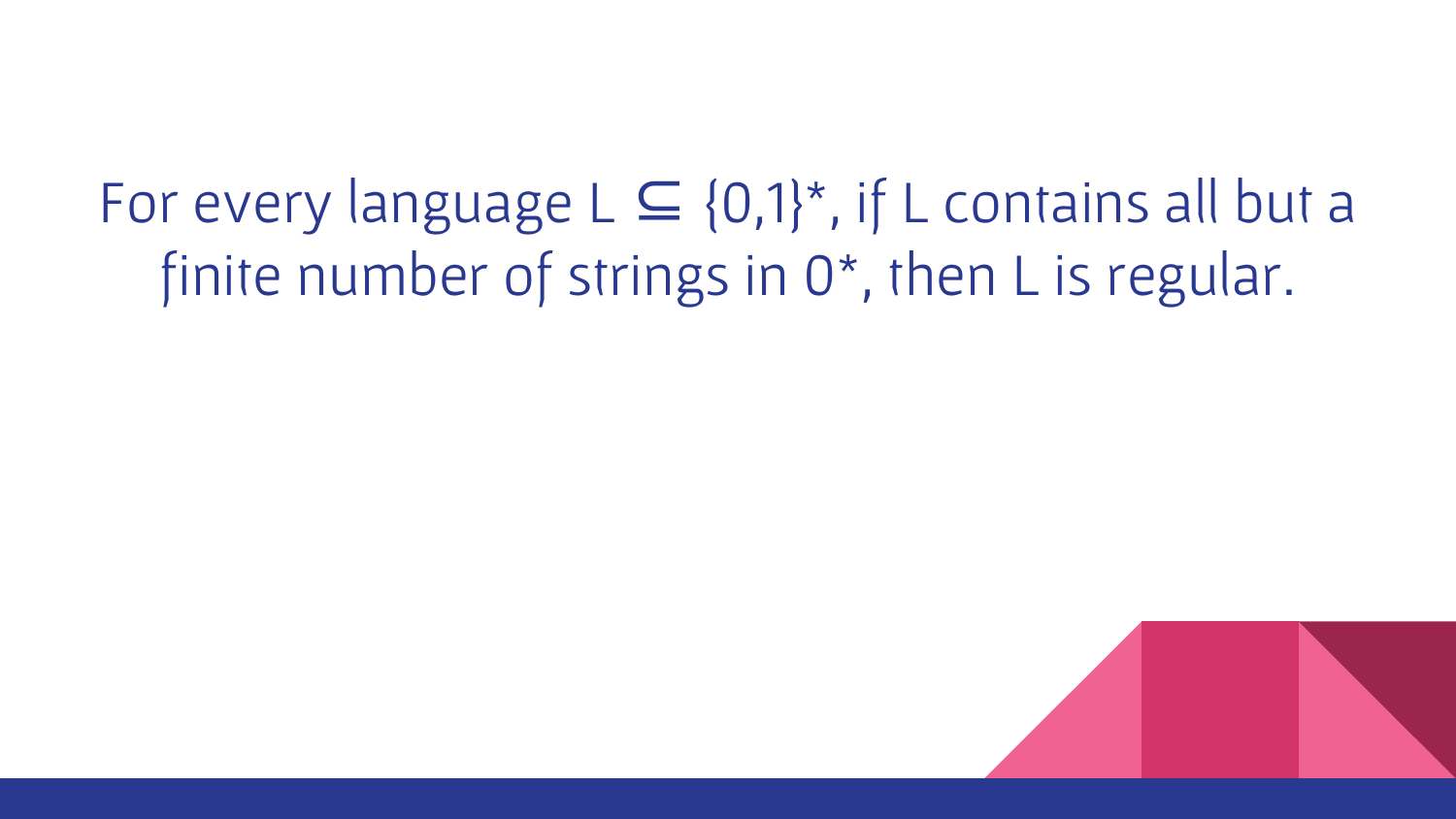# If L is regular and L ∩ L′ is not regular, then L′ is not regular.

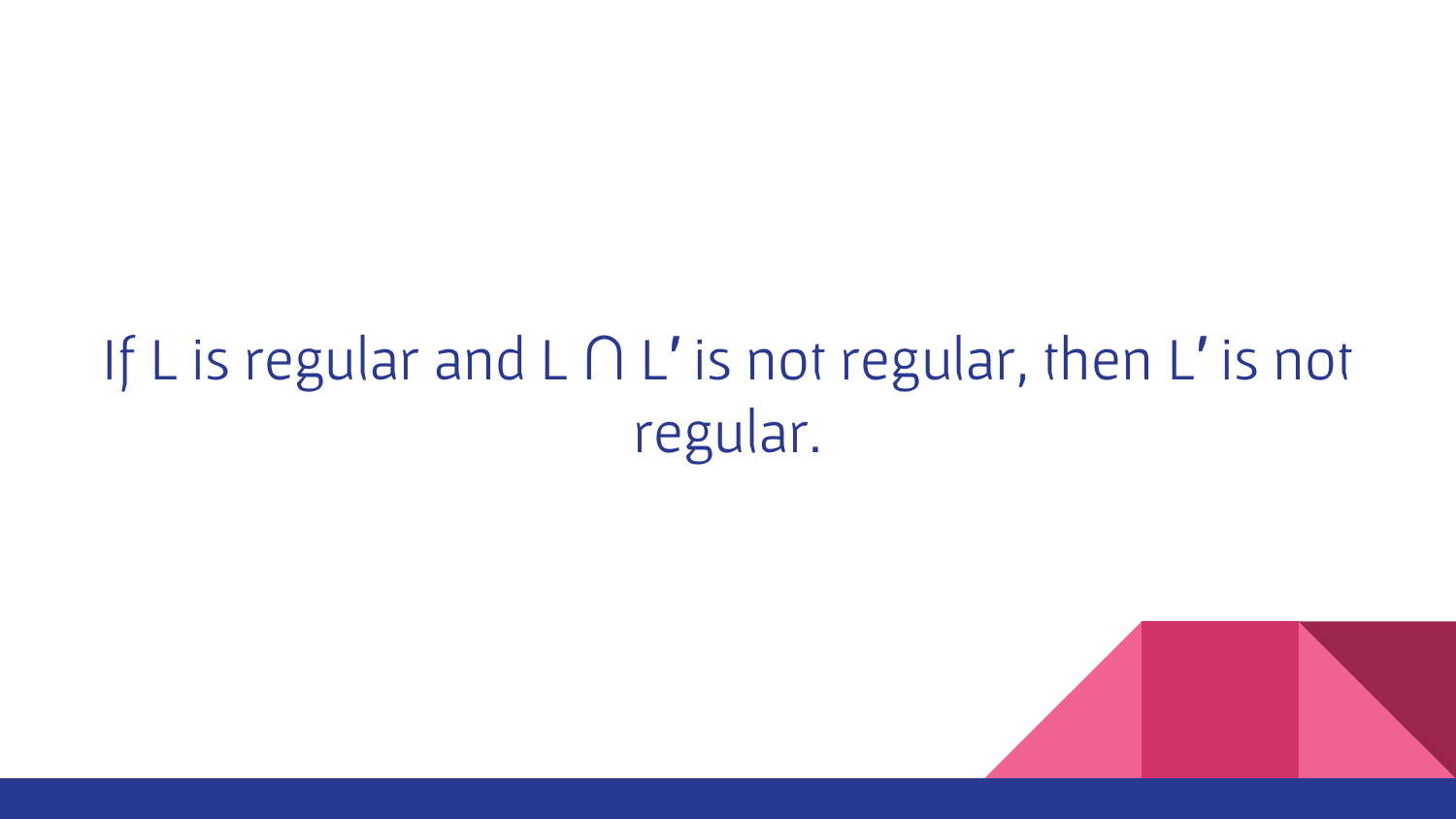# The specific language  ${w \in \{0,1\}^*}$  I w represents an integer divisible by 374 in ternary}

is regular.

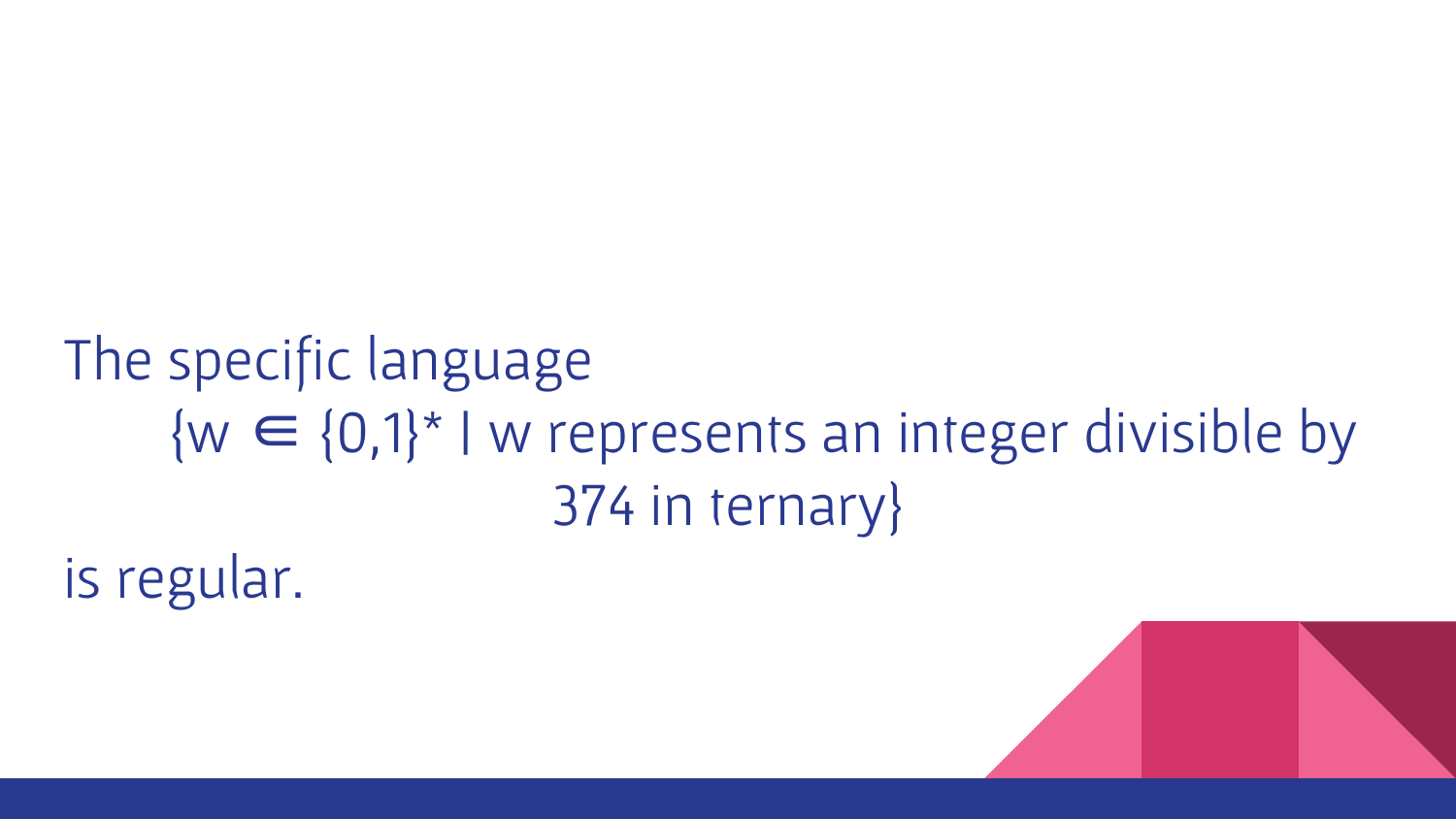#### For all regular languages L, each equivalence class of ≡  $\mathsf{L}^+$ is a regular language.